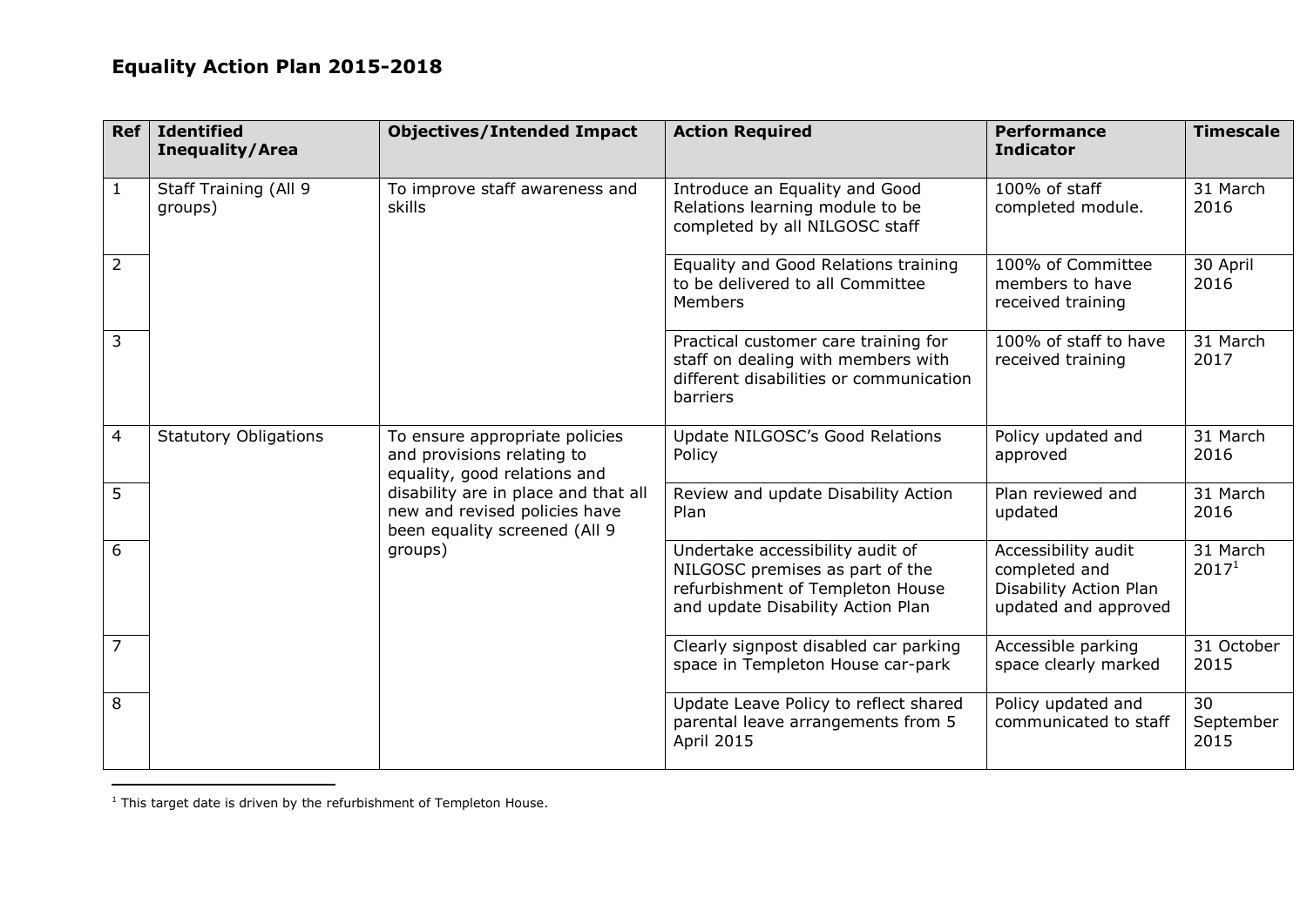## **Equality Action Plan 2015-2018**

| <b>Ref</b> | <b>Identified</b><br><b>Inequality/Area</b>                                                                                                 | <b>Objectives/Intended Impact</b>                                                                                                        | <b>Action Required</b>                                                                                                                                                                                                  | <b>Performance</b><br><b>Indicator</b>                                                                            | <b>Timescale</b> |
|------------|---------------------------------------------------------------------------------------------------------------------------------------------|------------------------------------------------------------------------------------------------------------------------------------------|-------------------------------------------------------------------------------------------------------------------------------------------------------------------------------------------------------------------------|-------------------------------------------------------------------------------------------------------------------|------------------|
| 9          | Barriers to joining the<br>pension scheme,<br>particularly for people with<br>a disability and/or whose<br>first language is not<br>English | 1. Continue to improve<br>communication with all<br>members and ensure<br>information on the scheme<br>and services is accessible to all | Review publications/marketing<br>material to ensure appropriate<br>distribution/communication of relevant<br>pension scheme and service<br>information.                                                                 | Access to information<br>is improved for people<br>with a disability or<br>whose first language is<br>not English | 31 March<br>2017 |
|            |                                                                                                                                             | 2. Increase in number of<br>requests for alternative<br>communications                                                                   | Consider issuing specific publications<br>for people with disabilities or whose<br>first language is not English (e.g.<br>Polish)                                                                                       |                                                                                                                   | 31 March<br>2018 |
| 10         |                                                                                                                                             |                                                                                                                                          | Investigate and consider obtaining the<br>Internet Crystal Mark Logo (plain<br>English campaign) to ensure<br>NILGOSC's website is accessible to<br>people with disabilities and whose first<br>language is not English | Achievement of Crystal<br>Mark Logo is fully<br>investigated                                                      | 31 March<br>2018 |
| 11         | Underrepresentation of<br>single members                                                                                                    | To increase the number of<br>members from underrepresented<br>groups in the Scheme                                                       | Undertake research to identify and<br>understand the reasons behind<br>underrepresented groups in the<br>Scheme                                                                                                         | Outcome of research<br>analysed and reported<br>to SMT                                                            | 30 June<br>2016  |
| 12         | Underrepresentation of<br>males (20%) and people<br>with disabilities* in the<br>workforce                                                  | To increase the number of staff<br>employed from underrepresented<br>groups                                                              | Positive targeting of underrepresented<br>groups through job advertisements                                                                                                                                             | % of applicants<br>applying and employed<br>from underrepresented<br>groups                                       | Ongoing          |
| 13         | Underrepresentation of<br>applicants from the Roman<br>Catholic community (10%)                                                             |                                                                                                                                          |                                                                                                                                                                                                                         |                                                                                                                   |                  |